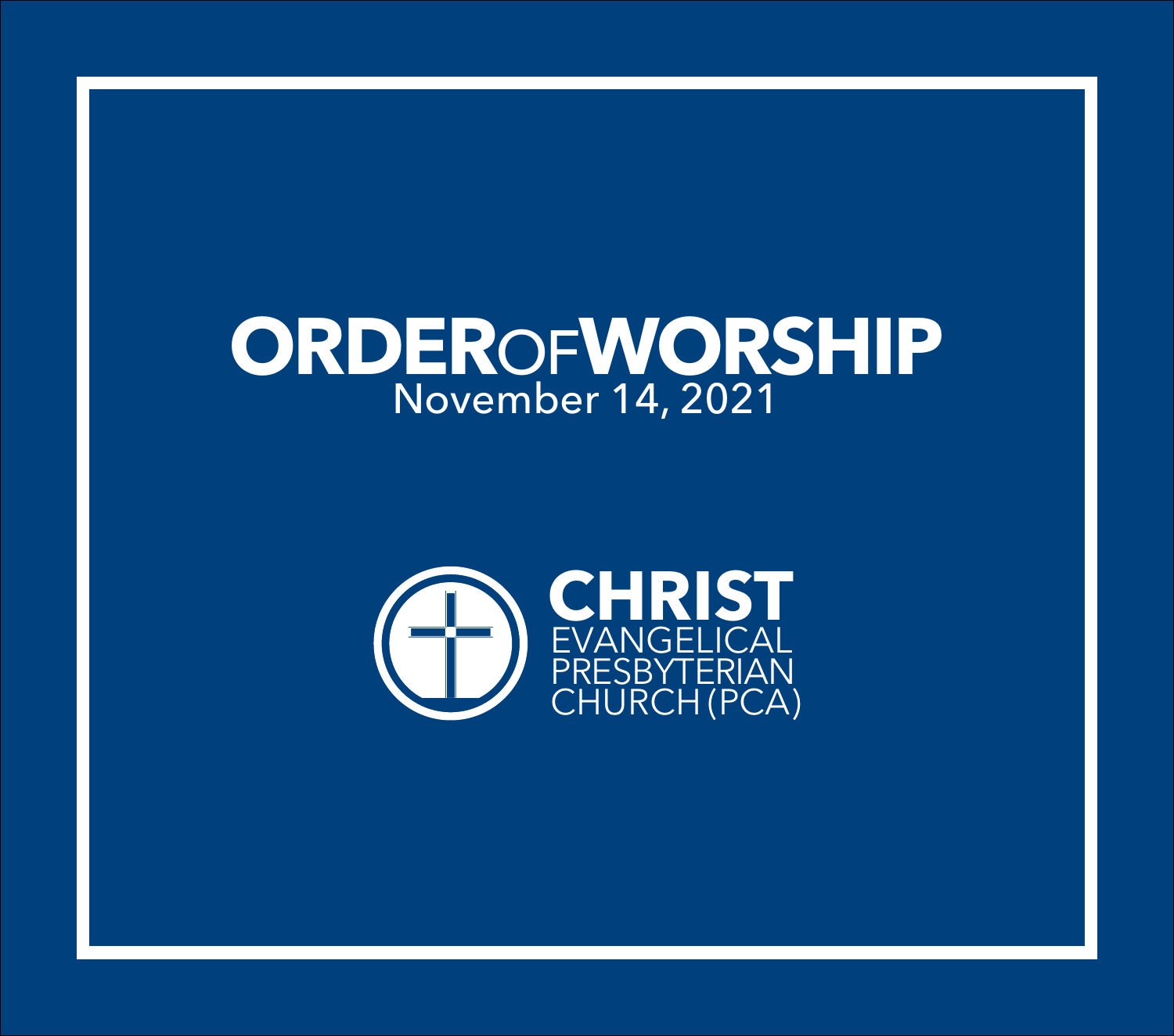# **ORDER OF WORSHIP** November 14, 2021

# **Prelude**

## **Welcome**

To all who are weary and need rest; To all who mourn and long for comfort; To all who feel worthless and wonder if God cares; To all who fail and desire strength; To all who sin and need a Savior; To all who hunger and thirst for righteousness; And to whoever will come–

This Church opens wide her doors and offers her welcome in the name of the Lord Jesus Christ.

# **Call to Worship** Psalm 95:1

Minister: Oh come, let us sing to the LORD; let us make a joyful noise to the Rock of our salvation!

Let us worship the Lord together!

# **Hymn of Praise**

# **My Hope Is Built On Nothing Less**

My hope is built on nothing less Than Jesus' blood and righteousness I dare not trust the sweetest frame But wholly lean on Jesus' name

#### *Chorus*

*On Christ the solid Rock I stand All other ground is sinking sand All other ground is sinking sand*

When darkness veils his lovely face I rest on his unchanging grace In every high and stormy gale My anchor holds within the veil

# *Chorus*

His oath his covenant his blood Support me in the whelming flood When all around my soul gives way He then is all my hope and stay

# *Chorus*

When he shall come with trumpet sound O may I then in him be found Dressed in his righteousness alone Faultless to stand before the throne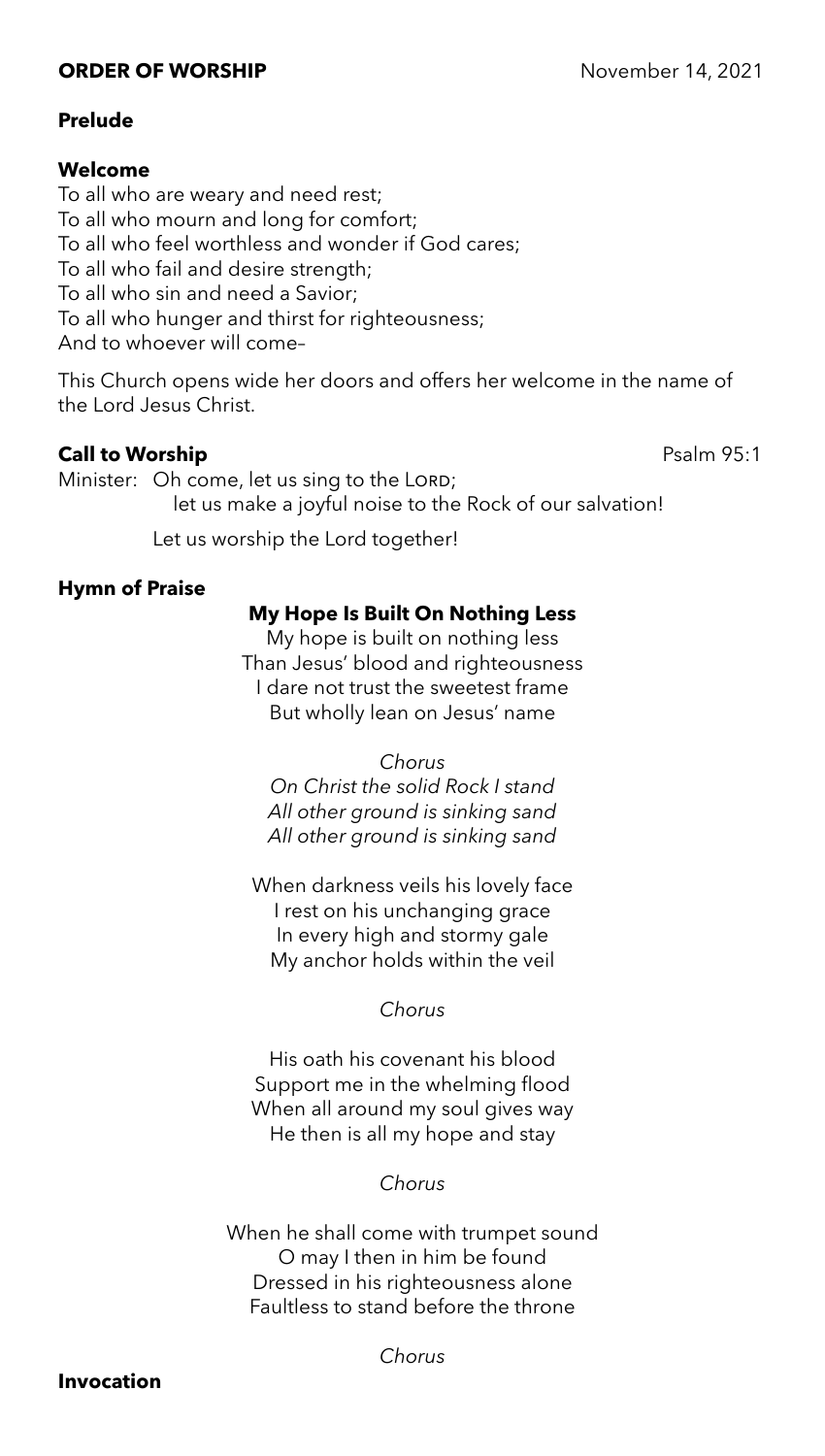# **The Lord's Prayer**

Our Father, who art in heaven, hallowed be thy name. Thy kingdom come, thy will be done, on earth as it is in heaven. Give us this day our daily bread, and forgive us our debts, as we forgive our debtors. And lead us not into temptation, but deliver us from evil. For thine is the kingdom, and the power, and the glory forever. Amen.

#### **Gloria Patri**

Glory be to the Father And to the Son and to the Holy Ghost As it was in the beginning Is now and ever shall be World without end Amen Amen

# **(11:00) Sacrament of Baptism Gwenaëlle Maelys Jeuch**

# **Psalm 150, Praise The Lord**

You made the starry host You traced the mountain peaks You paint the evening skies with wonders The earth it is your throne From desert to the sea All nature testifies your splendor

> *Chorus Praise the Lord praise the Lord Sing his greatness all creation Praise the Lord raise your voice You heights and all you depths From furthest east to west Let everything that has breath Praise the Lord*

You reached into the dust With love your Spirit breathed You formed us in your very likeness To know your wondrous works To tell your mighty deeds To join the everlasting chorus

*Chorus*

Let symphonies resound Let drums and choirs ring out All heaven hear the sound of worship Let every nation bring Its honors to the King A roar of harmonies eternal

*continued*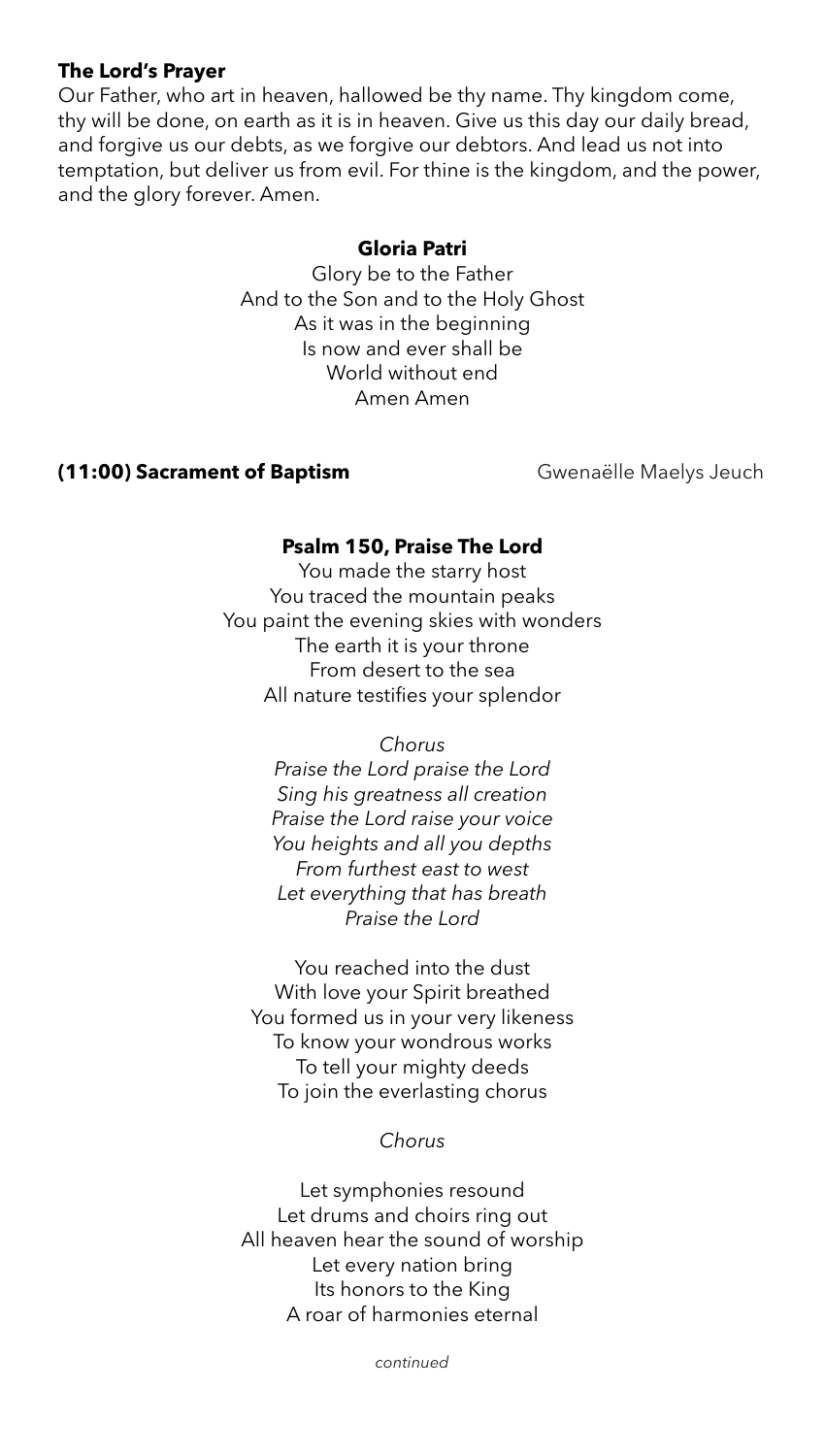Praise the Lord praise the Lord Sing his greatness all creation Praise the Lord raise your voice You heights and all you depths From furthest east to west You distant burning stars All creatures near and far From sky to sea to shore Sing out forevermore Let everything that has breath Praise the Lord

**Call to Confession Call to Confession** Adapted from Westminster Shorter Catechism Q/A 76; Heidelberg Catechism Q/A 112

- Minister: What is the ninth commandment?
- **People: The ninth commandment is: You shall not bear false witness against your neighbor.**
- Minister: What is God's will for you in the ninth commandment?
- **People: God's will is that I never give false testimony against anyone, twist no one's words, not gossip or slander, nor join in condemning anyone without a hearing or without a just cause. Rather, in court and everywhere else, I should avoid lying and deceit of every kind. I should love the truth, speak it candidly, and openly acknowledge it. And I should do what I can to guard and advance my neighbor's good name.**

# **Public Confession**

Minister: Let us confess our sins together.

**All: Almighty God, who art rich in mercy to all those who call upon you: Hear us as we come to you humbly confessing our sins and transgressions and imploring your mercy and forgiveness. We have broken your holy laws, by our deeds and by our words, and by the sinful affections of our hearts. We confess before you our disobedience and ingratitude, our pride and willfulness, and all our failures and shortcomings toward you and toward our neighbors. Have mercy upon us, most merciful Father, and of your great goodness grant that we may hereafter serve and please you in newness of life, through the merit and mediation of Jesus Christ our Lord. Amen.**

# **Silent Confession**

# **Assurance of Pardon and Comfort Isaiah 53:6, 12**

Minister: All we like sheep have gone astray; we have turned – every one – to his own way; and the Lord has laid on him the iniquity of us all…. he poured out his soul to death and was numbered with the transgressors; yet he bore the sin of many, and makes intercession for the transgressors.

> Hear and receive the good news of the gospel: in Jesus Christ, we are forgiven.

# **People: Thanks be to God!**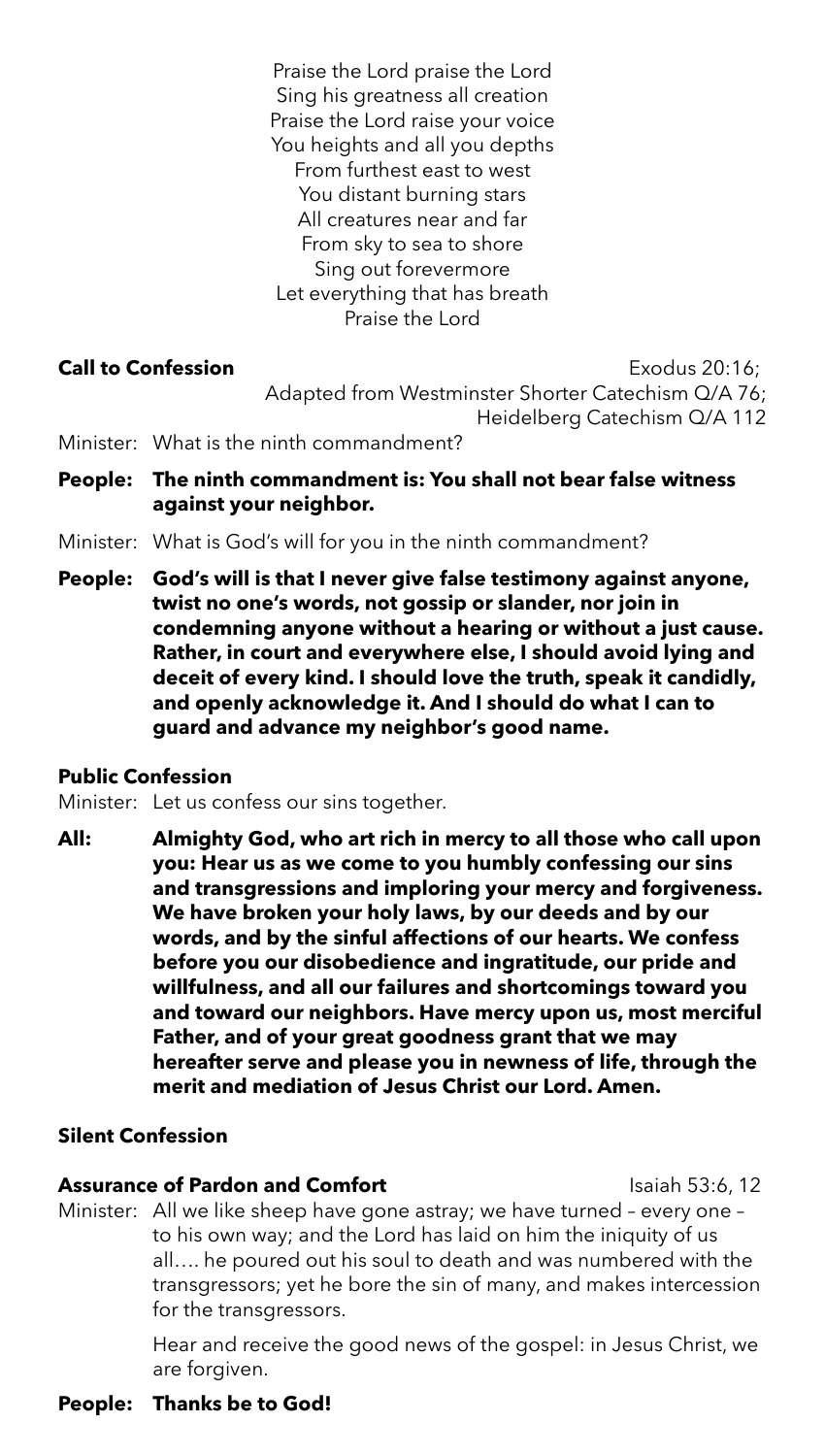# **Psalm 42, Lord From Sorrows Deep I Call**

Lord from sorrows deep I call When my hope is shaken Torn and ruined from the fall Hear my desperation For so long I've pled and prayed God come to my rescue Even so the thorn remains Still my heart will praise you

Storms within my troubled soul Questions without answers On my faith these billows roll God be now my shelter Why are you cast down my soul Hope in him who saves you When the fires have all grown cold Cause this heart to praise you

Should my life be torn from me Every worldly pleasure When all I possess is grief God be then my treasure Be my vision in the night Be my hope and refuge 'Til my faith is turned to sight Lord my heart will praise you

#### *Chorus*

*Oh my soul put your hope in God My help my Rock I will praise him Sing oh sing through the raging storm You're still my God my salvation*

*Chorus*

#### **Reception of New Members**

#### **Tithes And Offerings**

#### **The Doxology**

Praise God from whom all blessings flow Praise him all creatures here below Praise him above ye heavenly host Praise Father Son and Holy Ghost Amen

#### **Prayer Of Dedication**

**Sermon** 

#### **"Good News"**

*Ephesians 1:13* Rev. Richard Harris